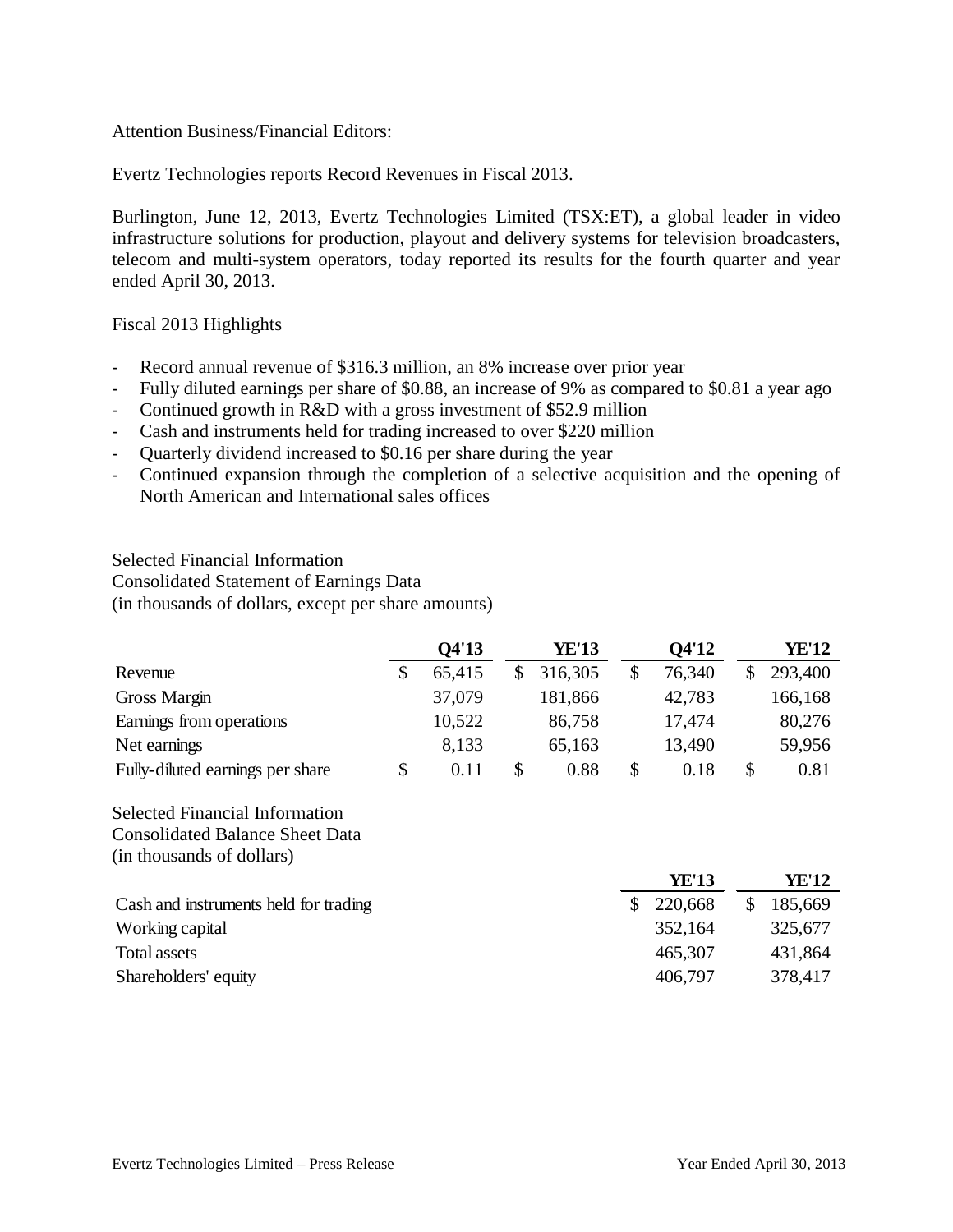# Revenue

For the quarter ended April 30, 2013, revenues were \$65.4 million as compared to revenues of \$76.3 million for the quarter ended April 30, 2012. For the quarter, revenues in the United States/Canada region were \$33.3 million, a decrease of \$3.3 million or 9.1% when compared to the same quarter last year. The International region had revenues of \$32.1 million, as compared to \$39.6 million in the same quarter last year.

For the year ended April 30, 2013, sales were \$316.3 million, an increase of \$22.9 million or 7.8% as compared to sales of \$293.4 million for the prior year. The United States/Canada region increased by \$23.3 million or 15.6% when compared to the prior year, and the International region was consistent at \$143.1 million compared to \$143.5 million in the prior year.

# Gross Margin

For the quarter ended April 30, 2013 gross margin was \$37.1 million compared to \$42.8 million in the same quarter last year. Gross margin percentage was approximately 56.7%, up from 56.0% in the quarter ended April 30, 2012.

For the year ended April 30, 2013, gross margin was \$181.9 million as compared to \$166.2 million for the year ended April 30, 2012. Gross margin percentage was approximately 57.5% for the year ended April 30, 2013 up when compared to 56.6% for the prior year.

## **Earnings**

For the quarter ended April 30, 2013 net earnings were \$8.1 million as compared to \$13.5 million in the corresponding period last year.

For the year ended April 30, 2013, net earnings were \$65.2 million as compared to \$60.0 million in the corresponding period last year.

For the quarter ended April 30, 2013, earnings per share on a fully-diluted basis were \$0.11 as compared to \$0.18 in the same period in 2012.

For the year ended April 30, 2013, earnings per share on a fully-diluted basis were \$0.88 as compared to \$0.81 in the same period in 2012.

## Operating Expenses

For the quarter ended April 30, 2013 selling and administrative expenses were \$14.0 million compared to \$12.3 million for the quarter ended April 30, 2012.

For the year ended April 30, 2013, selling and administrative expenses were \$53.1 million compared to \$47.1 million for the year ended April 30, 2012.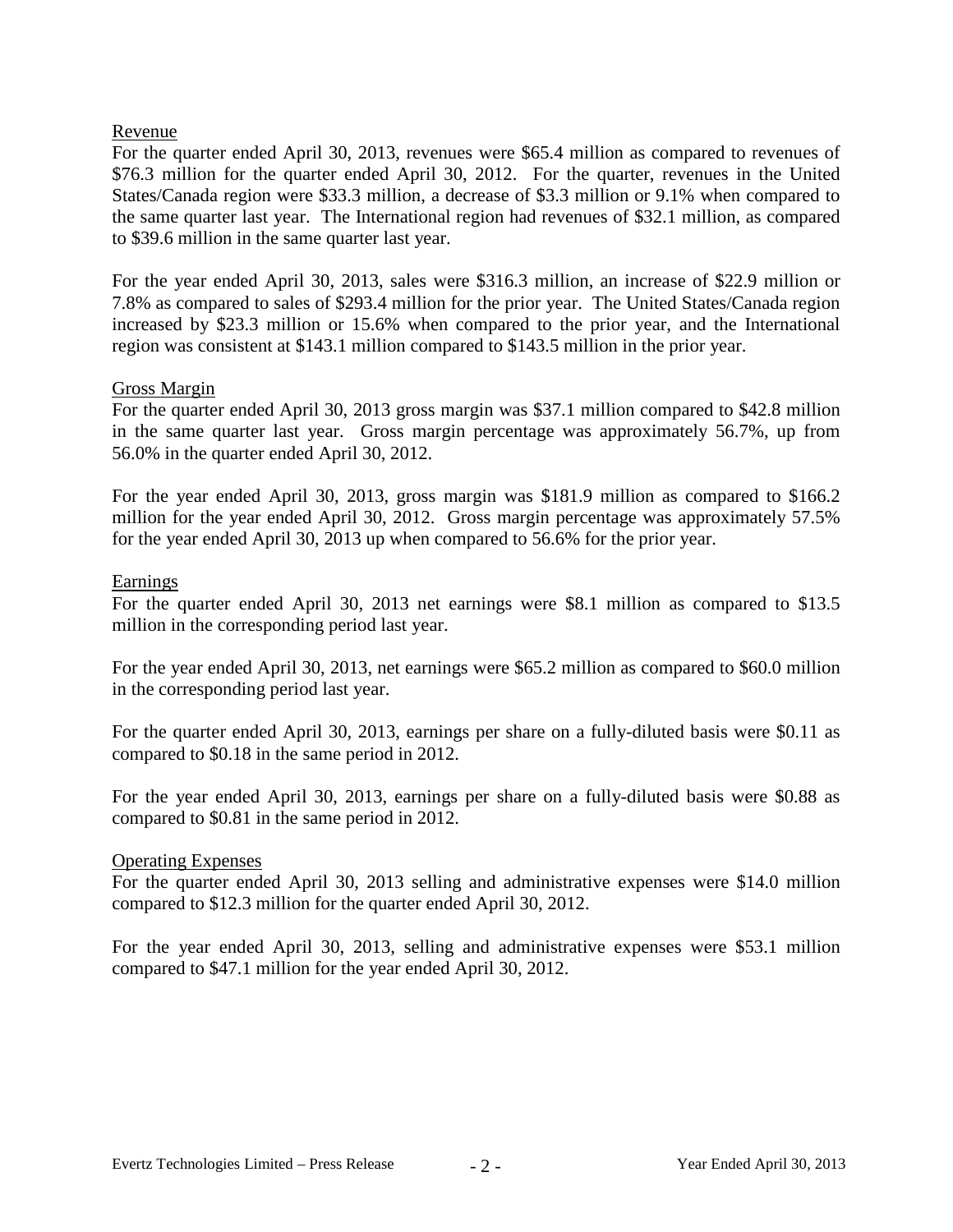For the quarter ended April 30, 2013 gross research and development expenses increased by \$2.6 million or 20.1% as compared to the corresponding period in 2012. Gross research and development expenses represented approximately 23.5% of revenue for the quarter ended April 30, 2013.

For the year ended April 30, 2013, gross research and development expenses increased by 19.6% or \$8.7 million as compared to the prior year. Research and development expenses represented approximately 16.7% of sales.

## Liquidity and Capital Resources

The Company's working capital as at April 30, 2013 was \$352.2 million as compared to \$325.7 million on April 30, 2012.

Cash and instruments held for trading were \$220.7 million as at April 30, 2013 as compared to \$185.7 million on April 30, 2012.

Cash provided by operations was \$11.3 million for the quarter ended April 30, 2013 as compared to \$8.0 million for the quarter ended April 30, 2012. Before taking into account taxes and the changes in non-cash working capital, the Company generated \$11.8 million from operations for the quarter ended April 30, 2013 compared to \$18.2 million for the same period last year.

Cash provided by operations was \$89.6 million for the 2013 fiscal year as compared to cash provided by operations of \$66.6 million for the 2012 fiscal year. Before taking into account taxes and the changes in non-cash working capital, the Company generated \$78.6 million from operations for fiscal 2013 as compared to \$73.0 million for fiscal 2012.

The Company used \$3.9 million in investing activities largely a result of purchases in capital assets of \$4.1 million during the quarter ended April 30, 2013, compared to \$1.6 million in capital assets purchased for the quarter ended April 30, 2012.

The Company invested \$3.8 million net of cash in a technology based company and \$11.0 million on the purchase of capital assets for the year ended April 30, 2013, compared to \$16.6 million in capital assets purchased for the year ended April 30, 2012.

For the quarter ended April 30, 2013, the Company used cash in financing activities of \$11.4 million which was principally a result of the payment of dividends of \$11.8 million offset by the issuance of capital stock of \$0.6 million.

For the year ended April 30, 2013, the Company used cash in financing activities of \$40.1 million as a result of the payment of dividends of \$42.9 million, repurchase of capital stock costing \$4.2 million offset by the issuance of share capital of \$8.0 million.

#### Shipments and Backlog

Purchase order backlog at the end of May 2013 was in excess of \$35 million and shipments during the month of May 2013 were \$19 million.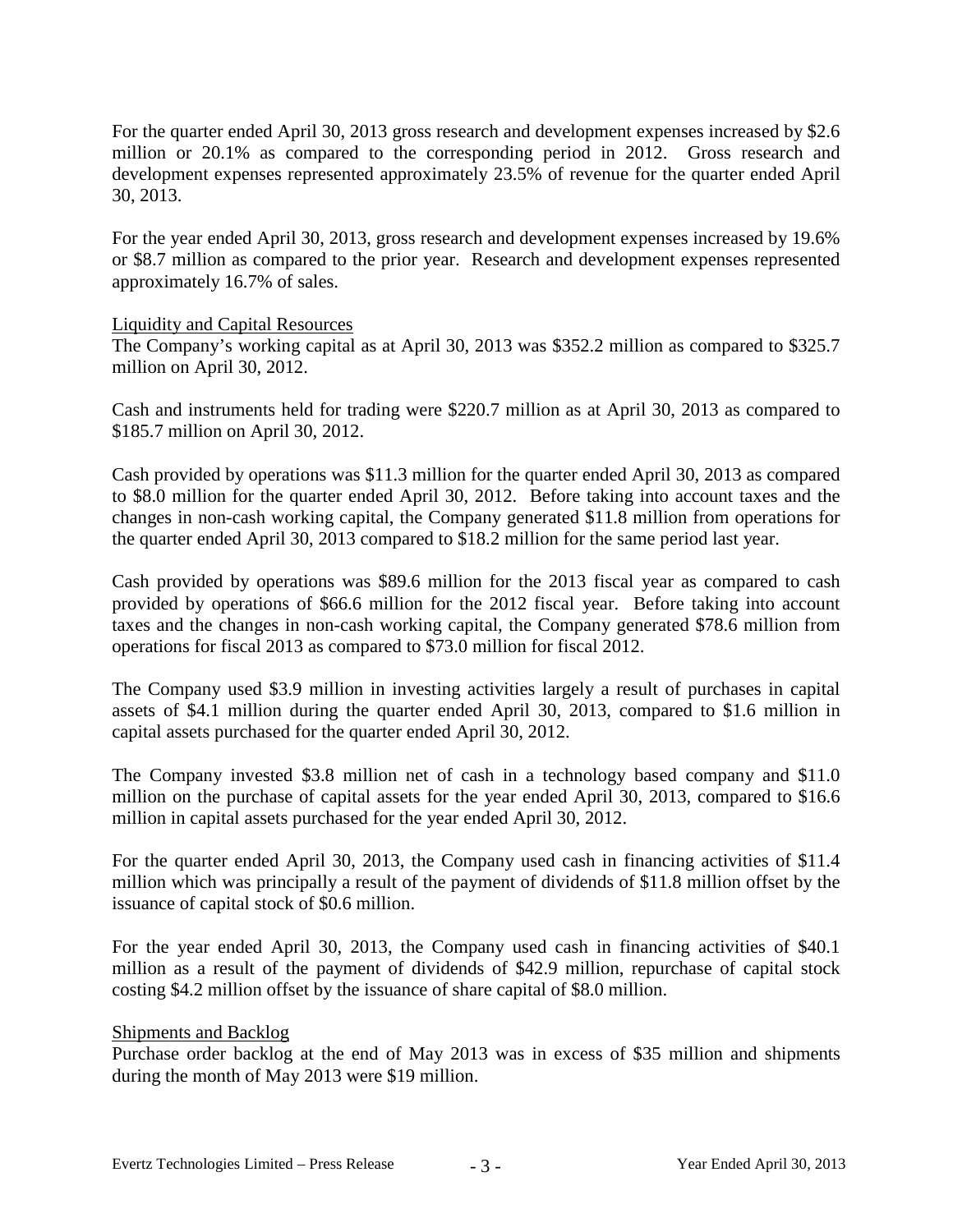Dividend Declared Evertz Board of Directors declared a dividend on June 12, 2013 of \$0.16 per share.

The dividend is payable to shareholders of record on June 21, 2013 and will be paid on or about June 28, 2013.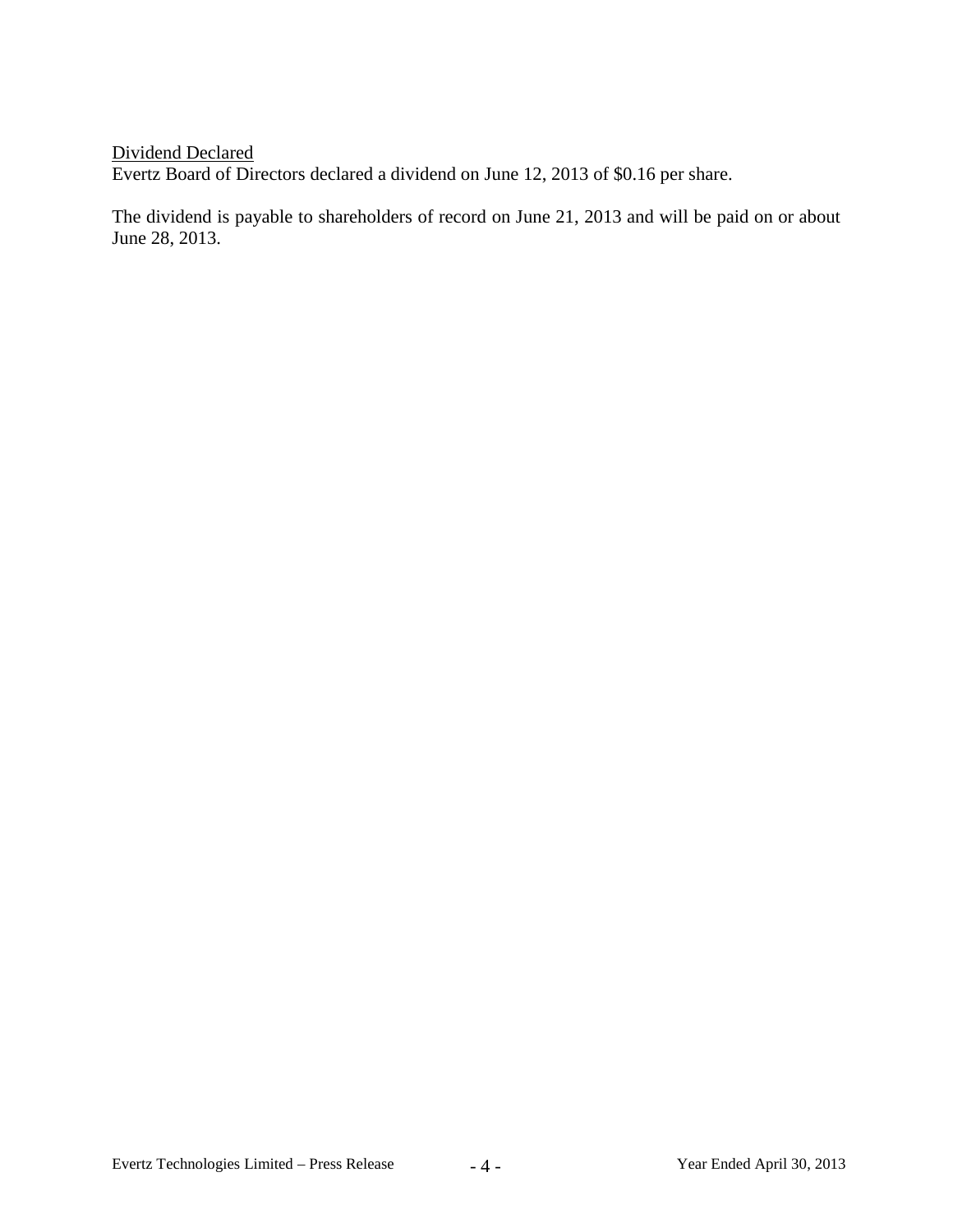# **Selected Consolidated Financial Information**

(Unaudited)

(in thousands of dollars, except earnings per share and share data)

|                                                       |    | Three month periods ended<br>April 30, |              |         | Twelve month periods ended |           |              |          |  |
|-------------------------------------------------------|----|----------------------------------------|--------------|---------|----------------------------|-----------|--------------|----------|--|
|                                                       |    |                                        |              |         | April 30,                  |           |              |          |  |
|                                                       |    | 2013                                   |              | 2012    |                            | 2013      |              | 2012     |  |
| Revenue                                               | \$ | 65,415                                 | $\mathbb{S}$ | 76,340  | \$                         | 316,305   | $\mathbb{S}$ | 293,400  |  |
| Cost of goods sold                                    |    | 28,336                                 |              | 33,557  |                            | 134,439   |              | 127,232  |  |
| Gross margin                                          |    | 37,079                                 |              | 42,783  |                            | 181,866   |              | 166,168  |  |
| Gross margin %                                        |    | 56.7%                                  |              | 56.0%   |                            | 57.5%     |              | 56.6%    |  |
| Expenses                                              |    |                                        |              |         |                            |           |              |          |  |
| Selling and administrative                            |    | 13,988                                 |              | 12,320  |                            | 53,106    |              | 47,118   |  |
| General                                               |    | 1,076                                  |              | 2,110   |                            | 5,366     |              | 6,788    |  |
| Research and development                              |    | 15,349                                 |              | 12,782  |                            | 52,851    |              | 44,200   |  |
| Investment tax credits                                |    | (3,609)                                |              | (2,562) |                            | (13, 178) |              | (9,872)  |  |
| Foreign exchange (gain) loss                          |    | (247)                                  |              | 659     |                            | (3,037)   |              | (2, 342) |  |
|                                                       |    | 26,557                                 |              | 25,309  |                            | 95,108    |              | 85,892   |  |
|                                                       |    | 10,522                                 |              | 17,474  |                            | 86,758    |              | 80,276   |  |
| Finance income                                        |    | 807                                    |              | 488     |                            | 2,383     |              | 1,915    |  |
| Finance costs                                         |    | (290)                                  |              | (55)    |                            | (559)     |              | (197)    |  |
| Other income and expenses                             |    | (8)                                    |              | 403     |                            | 264       |              | (154)    |  |
| Earnings before income taxes                          |    | 11,031                                 |              | 18,310  |                            | 88,846    |              | 81,840   |  |
| Provision for income taxes                            |    |                                        |              |         |                            |           |              |          |  |
| Current                                               |    | 2,536                                  |              | 3,865   |                            | 21,816    |              | 21,669   |  |
| Deferred                                              |    | 362                                    |              | 955     |                            | 1,867     |              | 215      |  |
|                                                       |    | 2,898                                  |              | 4,820   |                            | 23,683    |              | 21,884   |  |
| Net earnings for the period                           |    | 8,133                                  |              | 13,490  |                            | 65,163    |              | 59,956   |  |
| Net earnings attributable to non-controlling interest |    | 23                                     |              | 110     |                            | 573       |              | 416      |  |
| Net earnings attributable to shareholders             |    | 8,110                                  |              | 13,380  |                            | 64,590    |              | 59,540   |  |
| Net earnings for the period                           |    | 8,133                                  |              | 13,490  |                            | 65,163    |              | 59,956   |  |
| Earnings per share                                    |    |                                        |              |         |                            |           |              |          |  |
| Basic                                                 | \$ | 0.11                                   | \$           | 0.19    | \$                         | 0.88      | \$.          | 0.81     |  |
| Diluted                                               | \$ | 0.11                                   | \$           | 0.18    | \$                         | 0.88      | \$           | 0.81     |  |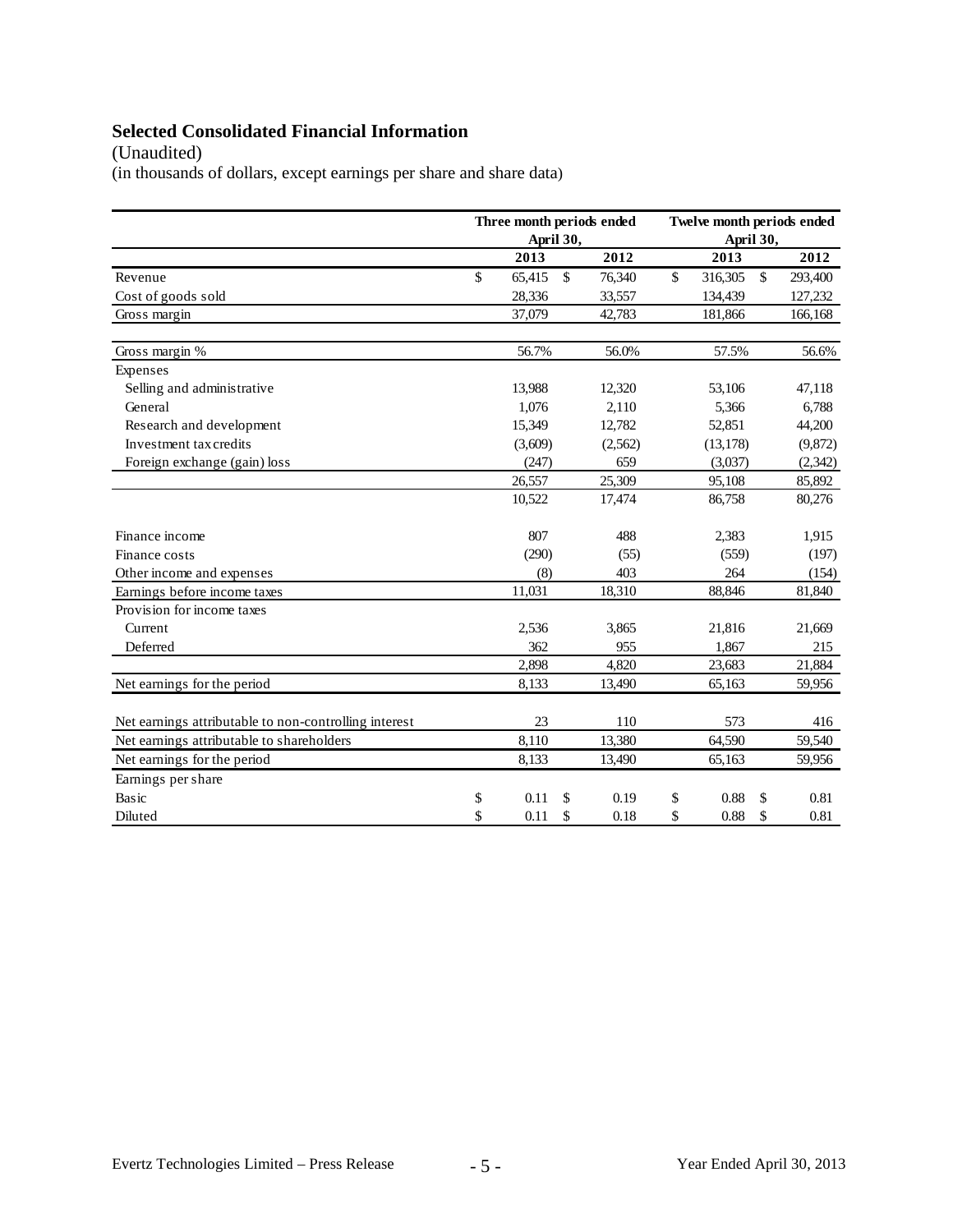# **Selected Consolidated Financial Information**

# (Unaudited)

(in thousands of dollars, except earnings per share and share data)

|                                                  | April 30,<br>2013 |              | April 30,<br>2012 |               | April 30,<br>2011 |
|--------------------------------------------------|-------------------|--------------|-------------------|---------------|-------------------|
| Assets                                           |                   |              |                   |               |                   |
| Current assets                                   |                   |              |                   |               |                   |
| Cash and cash equivalents                        | \$<br>208,658     | \$           | 173,665           | \$            | 175,835           |
| Instruments held for trading                     | 12,010            |              | 12,004            |               | 16,190            |
| Trade and other receivables                      | 57,087            |              | 61,806            |               | 52,732            |
| Inventories                                      | 111,619           |              | 109,211           |               | 106,422           |
| Income tax receivable                            | 7,233             |              | 11,695            |               | 2,014             |
|                                                  | \$<br>396,607     | \$           | 368,381           | \$            | 353,193           |
| Assets held for sale                             | \$<br>3,781       | \$           | 3,781             | \$            |                   |
| Property, Plant and Equipment                    | \$<br>46,637      | \$           | 41,190            |               | 37,627            |
| Goodwill                                         | 17,724            |              | 17,507            |               | 17,467            |
| Intangible assets                                | 558               |              | 1,005             |               | 2,224             |
|                                                  | \$<br>465,307     | $\mathbb{S}$ | 431,864           | $\mathbb{S}$  | 410,511           |
| <b>Liabilities</b><br><b>Current</b> liabilities |                   |              |                   |               |                   |
| Trade and other payables                         | \$<br>36,237      | \$           | 37,034            | \$            | 21,814            |
| Provisions                                       | 1,104             |              | 809               |               | 1,235             |
| Deferred revenue                                 | 6,712             |              | 4,460             |               | 3,664             |
| Current portion of long term debt                | 390               |              | 401               |               | 451               |
|                                                  | \$<br>44.443      | \$.          | 42,704            | $\mathbb{S}$  | 27,164            |
| Long term debt                                   | \$<br>1,539       | \$           | 1,875             | \$            | 2,493             |
| Deferred taxes                                   | 9,590             |              | 7,331             |               | 7,095             |
|                                                  | \$<br>55,572      | \$           | 51,910            | \$            | 36,752            |
| <b>Equity</b>                                    |                   |              |                   |               |                   |
| Capital stock                                    | \$<br>81,453      | \$           | 67,458            | \$            | 58.882            |
| Share based payment reserve                      | 10,727            |              | 14,320            |               | 13,762            |
| Accumulated other comprehensive (loss) income    | (1,063)           |              | (906)             |               | 440               |
| Retained earnings                                | 315,680           |              | 297,545           |               | 299,125           |
|                                                  | \$<br>314,617     | $\mathbb{S}$ | 296,639           | $\mathcal{S}$ | 299,565           |
| Total equity attributable to shareholders        | 406,797           |              | 378,417           |               | 372,209           |
| Non-controlling interest                         | 2,938             |              | 1,537             |               | 1,550             |
|                                                  | 409,735           |              | 379,954           |               | 373,759           |
|                                                  | \$<br>465,307     | \$           | 431,864           | \$            | 410,511           |